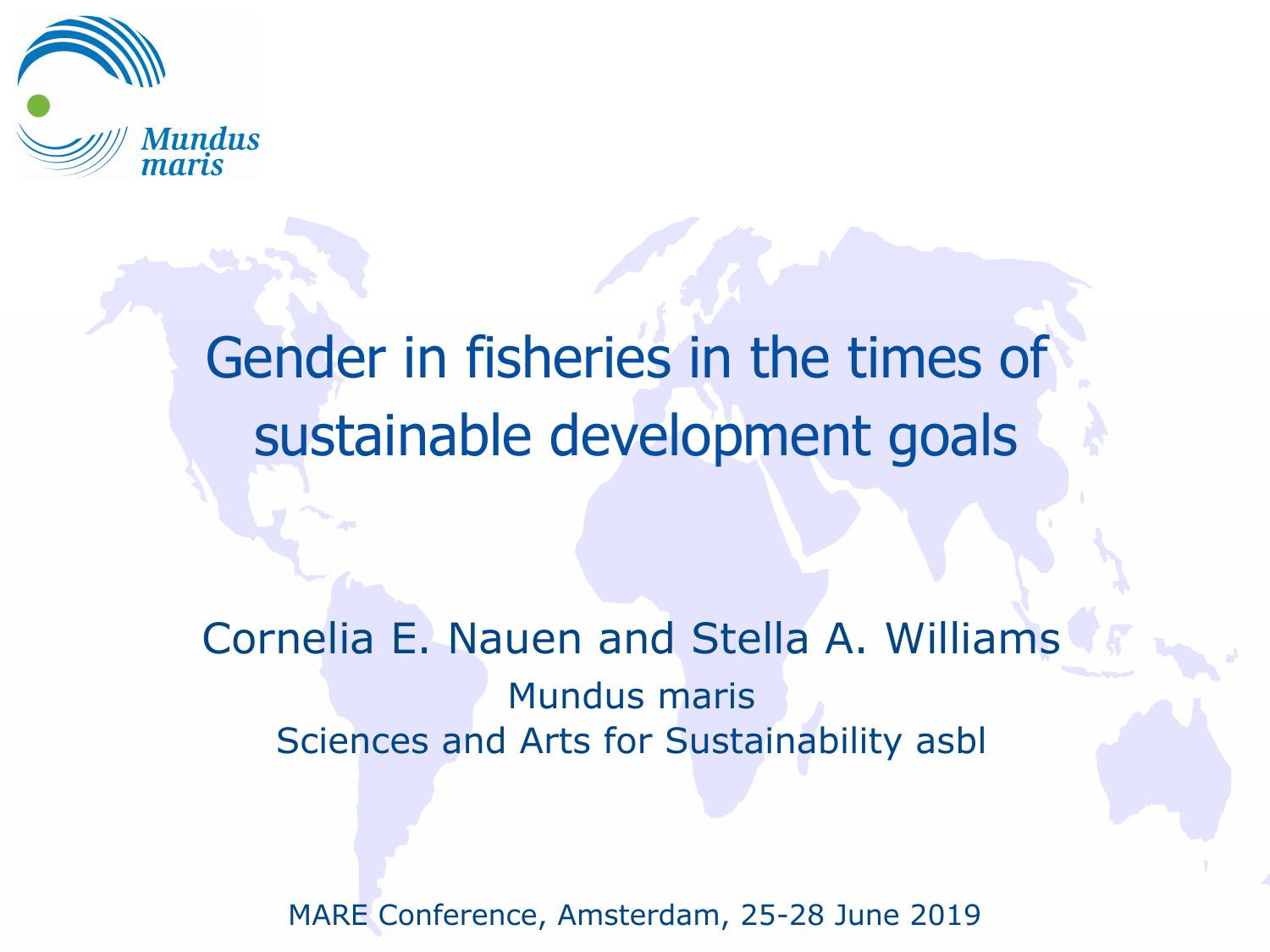## **What is the challenge of this session?**

In 2002, a group of scientists carried out a meta-analysis of case studies from four continents to ask the question of

1. the role of women in fisheries and aquaculture and

2. whether women could contribute to the transition towards sustainability, including through restoration of lost productivity, given the already difficult state of global marine and freshwater resources then.

A historical note highlighted the sacred role of women in many past traditional societies.

17 detailed case studies were used in the analysis of modern circumstances

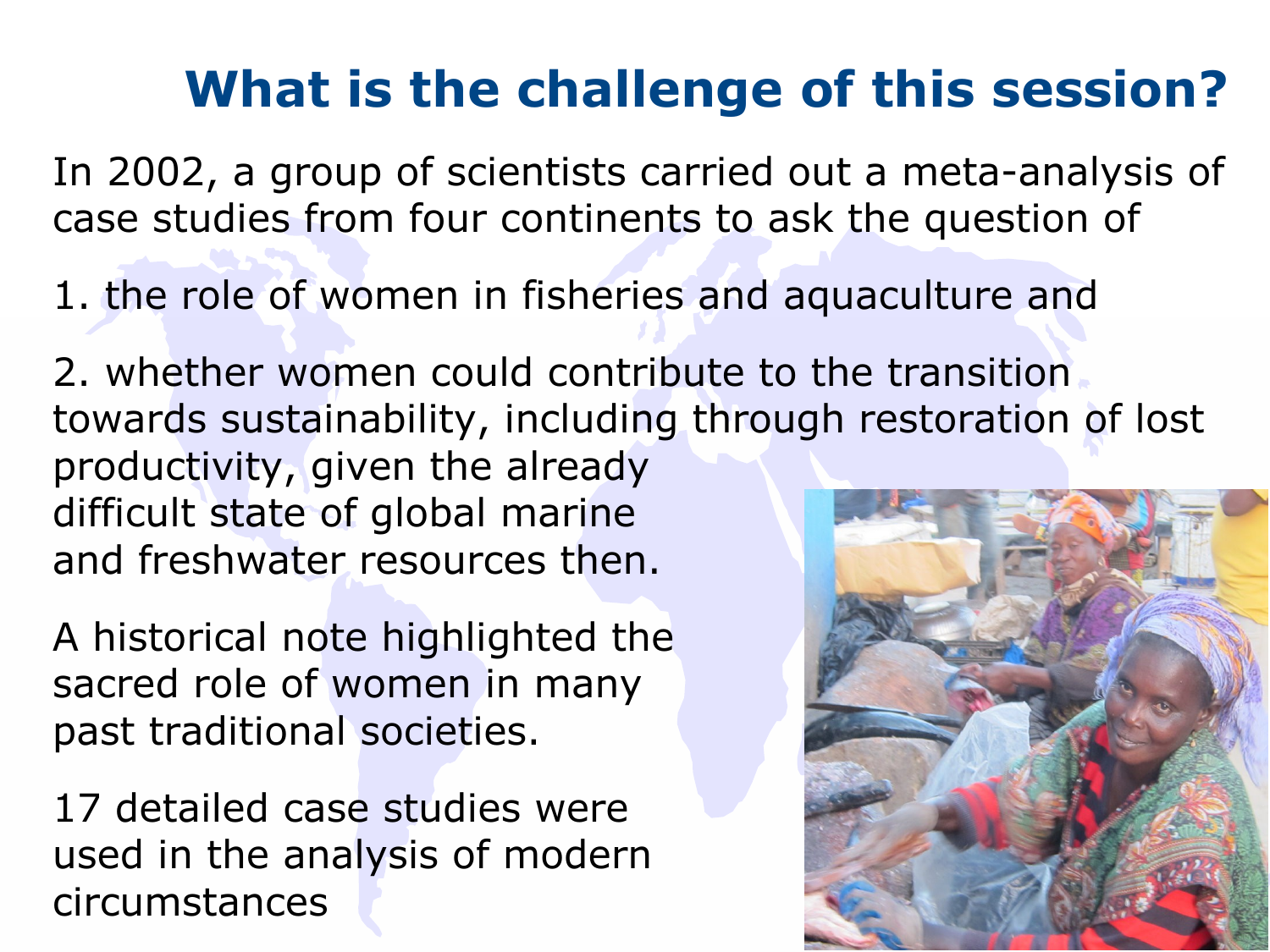### **Ancestral conditions**

The two principal roles of women – the biological and social role of reproduction and holding the family together and the economic role of contributing to income and foodsecurity – are intertwined.

The historical record shows that the female realm was closely associated with nature conservation and sustainable use in several ancient societies where women had specific rights over conservation spaces, e.g. in the Mediterranean and the Pacific, usually supported by religious or mystical beliefs surrounding the Earth Goddess, sacred groves, and the first marine protected areas of humanity (Collet, pers.comm.; Eisler, 1988).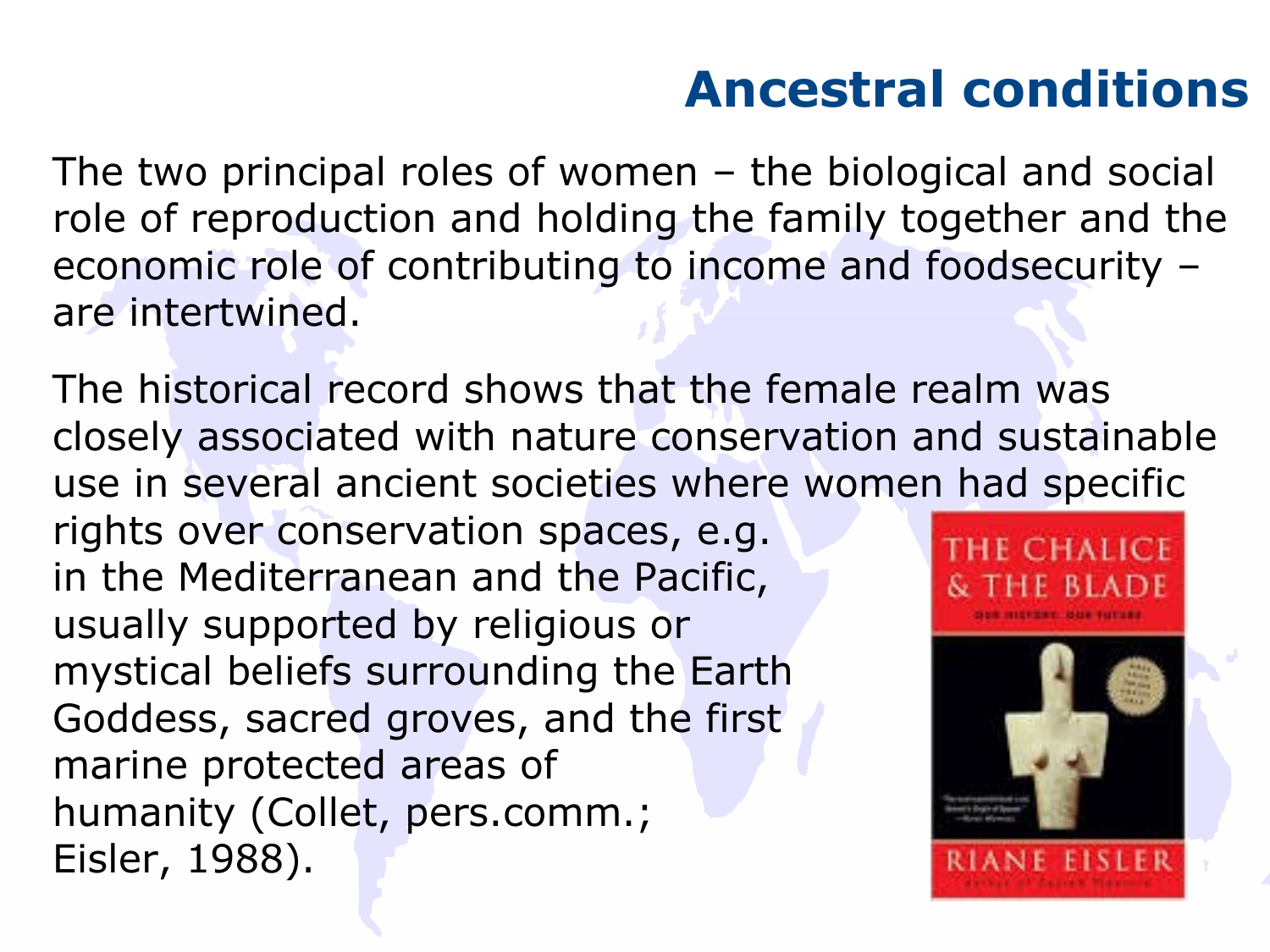# **Ancestral conditions (2)**

Collet (1992) gives a detailed account of the strong symbolic power of women in fishing economies, their role in traditional whale hunting in **North America** and the **Mediterranean** swordfish fishery in places looking back on four millennia of uninterrupted human settlement and maritime orientation.

His studies into the conservation role of women in many

**Pacific islands** in the past also reveal that the powerful magic women used to exercise is progressively being lost.

Hochet-Kibongui observed similar trends in rural societies in **Africa**.

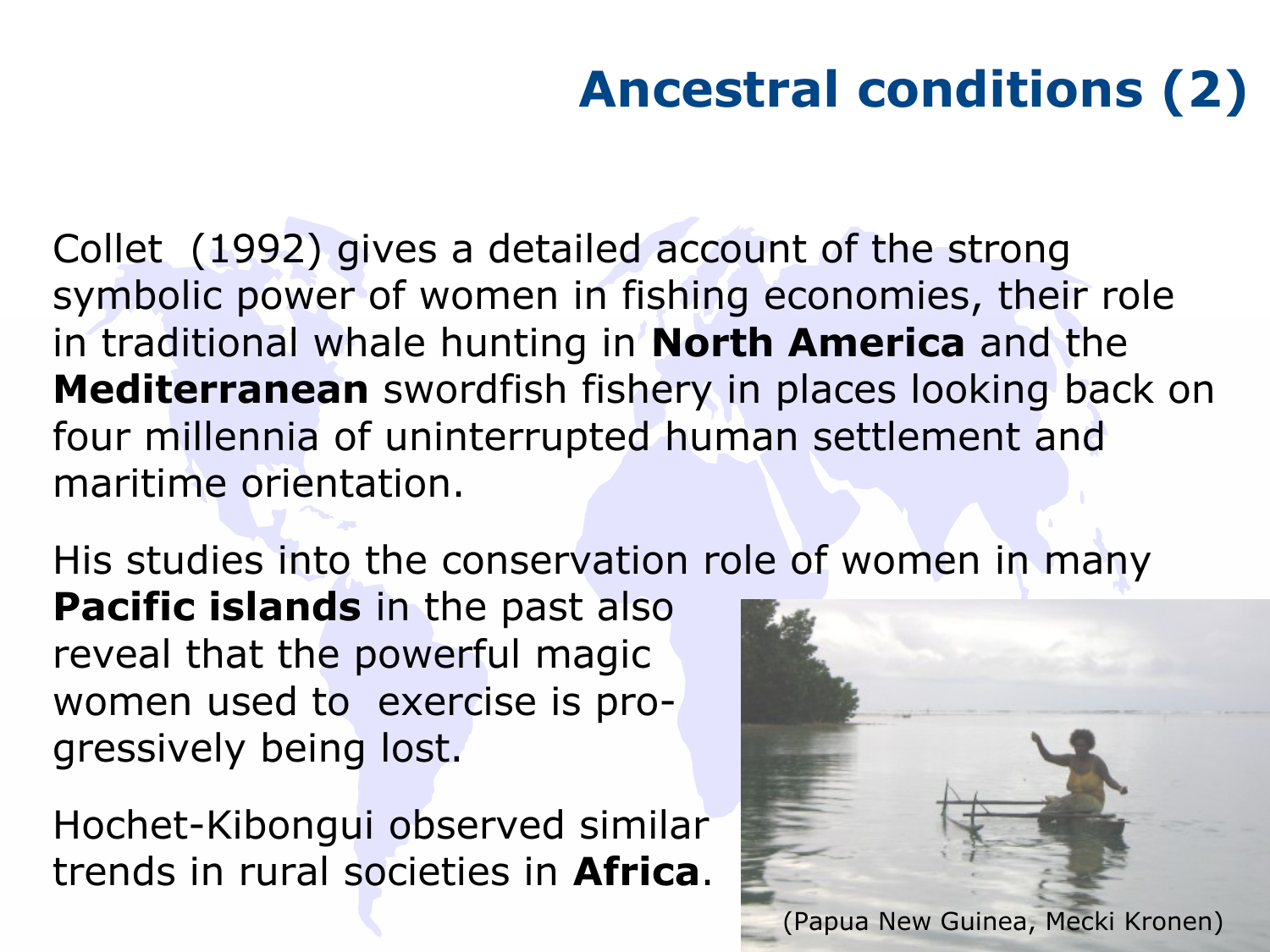#### **Women associated with restraint**

The intention is not to romanticise the role of women in conservation. Many of the systems, which today are interpreted as signifying a conservation ethos (no fishing in certain areas, on certain days, banning of certain type of gear, etc.), may actually have emerged due to social reasons or as mechanisms to reduce social conflict.

The low level of technology available and the limited demand in earlier times (both for demographic and marketing reasons) would have ensured that resources were more or less sustainably harvested.

Nevertheless, the evidence points clearly towards a **different relationship with nature of those societies** and the association of women with forms of restraint.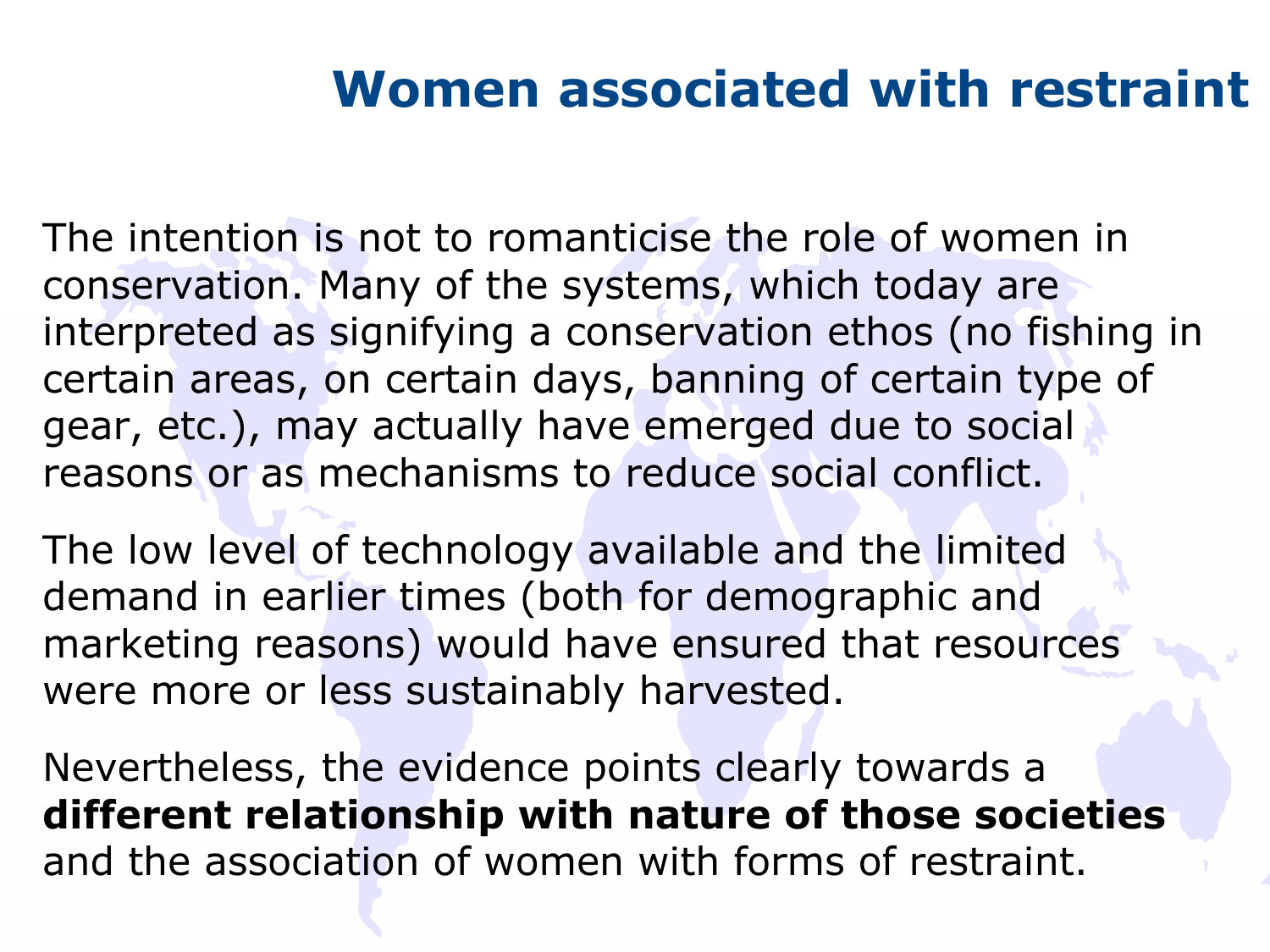#### **Case studies**

- 2 from Spain (Canary Islands Gloria Cabrera Socorro, Galicia – Begoña Marugán Pintos)
- 1 from France (Brittany Katia Frangoudes)
- 1 from rural southern Nigeria (Stella Williams et al.)
- 1 from Sierra Leone (Patience B. Browne)
- 1 from Lake Victoria (Tanzania, Kenya, Uganda Modesta Medard, Kim Geheb)
- 2 from Brazil (Alpina Begossi, Maria A. Gasalla)
- 1 from Mexico (Margarita Velazquez)
- 1 from Canada (Newfoundland, Labrador Brenda Grzetic)
- 2 from Pacific islands (Tonga, Fiji Mecki Kronen, Aliti Vunisea)
- Coastal fisheries Asia (Chandrika Sharma)
- Mekong Region (Cambodia, Lao PDR, Thailand, Vietnam Kathleen I. Matics)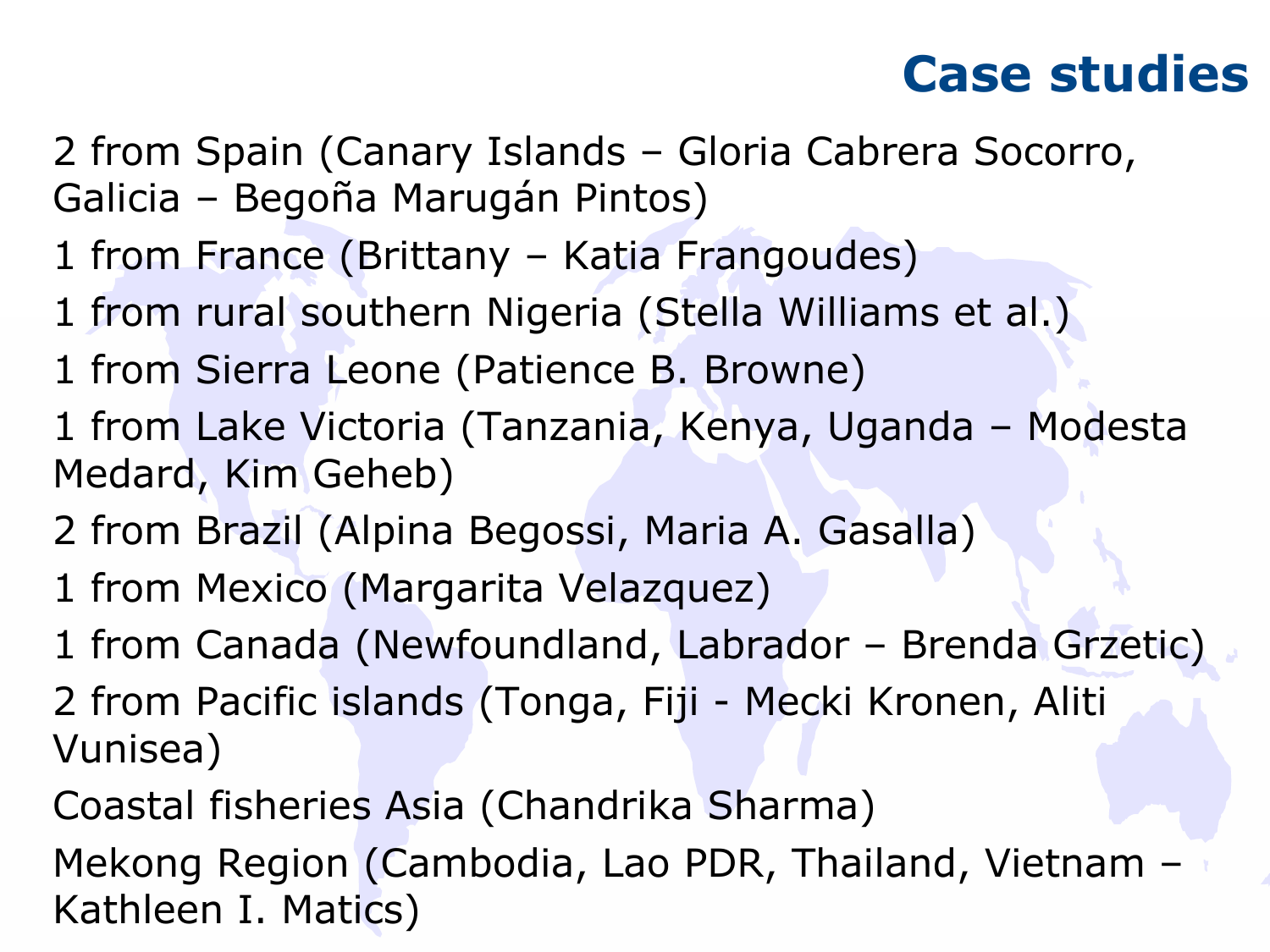### **What modern patterns did we find?**

Women's labour (and role as entrepreneurs and carriers of local culture) tends to

- be **unrecognised**, often unpaid, losing social status
- cloud the economic signals of increasing resource rarefaction – act as cross-subsidy.
- have lost its embeddedness in traditional belief systems of giving back to nature and exercise restraint, as these cultural norms have been progressively eroded.

**Where social recognition is achieved** through e.g. enforcement of modern equal opportunity legislation – especially when combined with access to formal education and training - women **regain capabilities for enhanced social organisation and leadership**.

This can lead to significant contributions to the restoration of natural resources.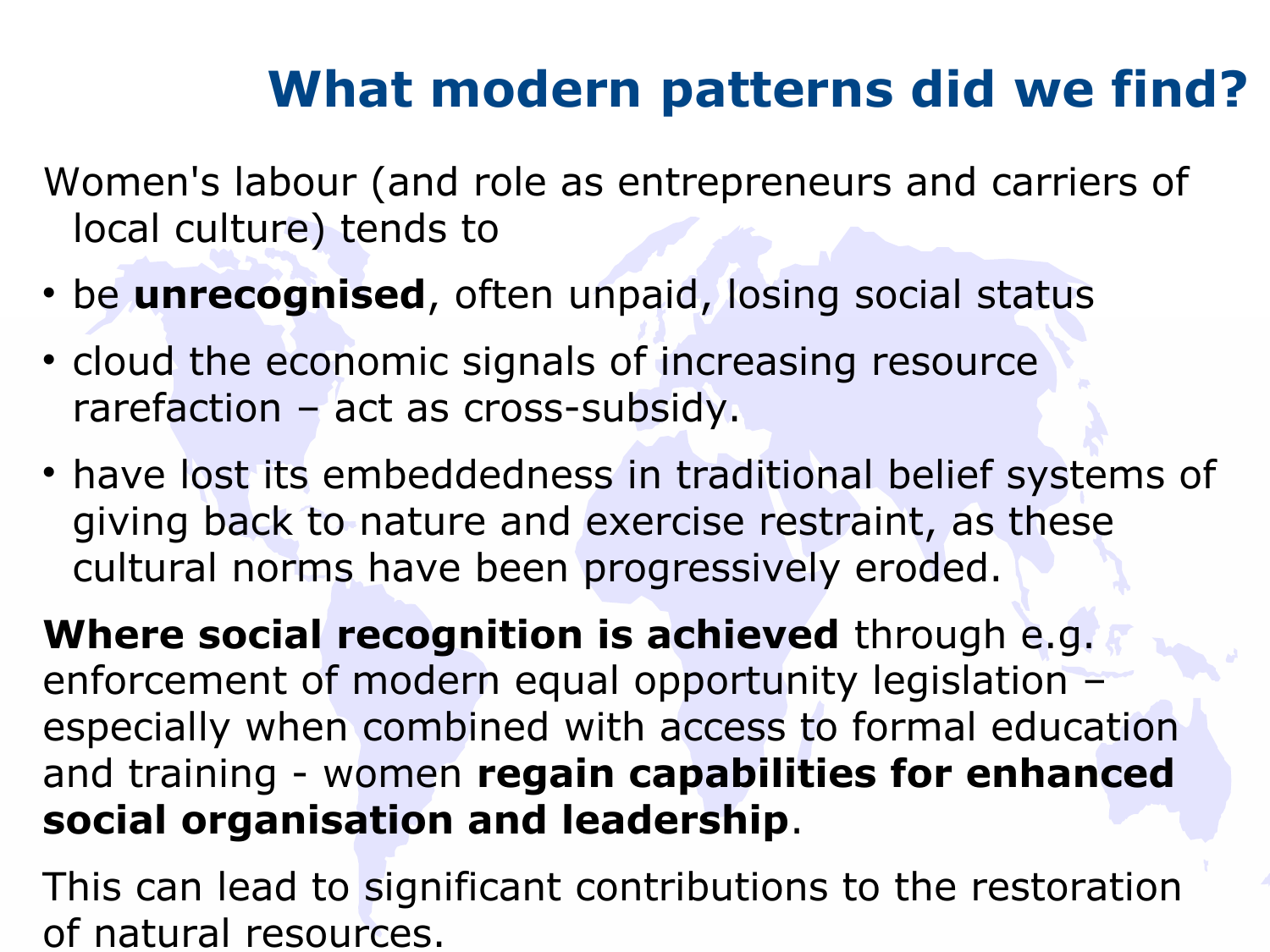# **>15 years on, is it any better?**

**SDG 5** focuses on gender equity and equitability

- **SDG 14.b** demands access of SSF to resources, SSF Guidelines have a specific gender dimension
- **SDG 4** demands the right to education, … **other SDGs**
- Recognition of the interconnectedness of the SDG is progress and e.g. girls' education is advancing
- Recent publications on women / gender in fisheries and aquaculture echo many of the findings from the 2002 workshop, nevertheless it appears that at least **awareness is increasing** - indication: Google scholar for "gender in fisheries and aquaculture" generates
	- 4,880 entries between 1950 and 2000,
	- 16,600 between 2001 and 2019
	- 14,000 since 2015 (adoption of SDGs).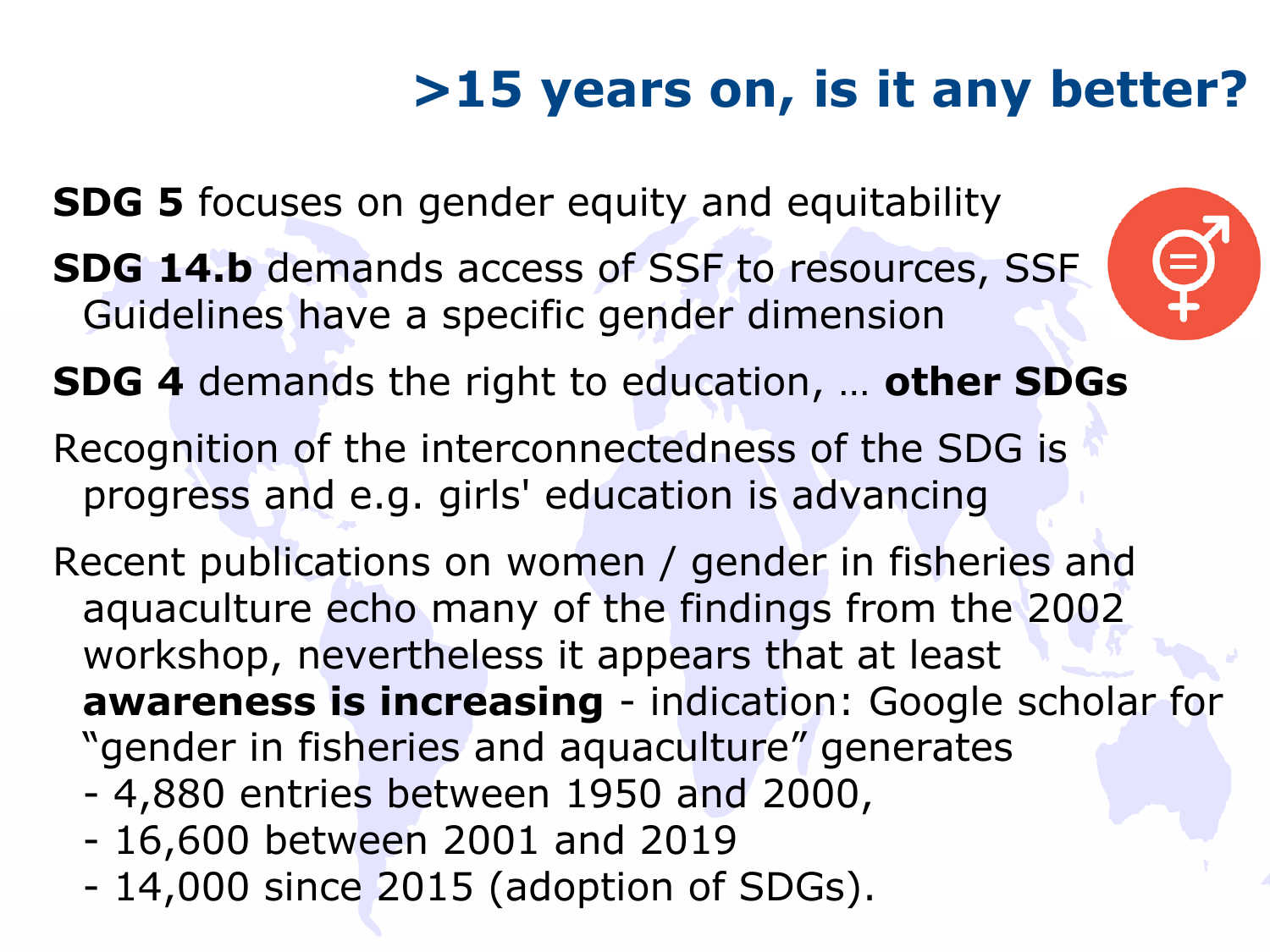### **What to focus on?**

- Recent empirical evidence (gender lens) of changes in social status, e.g. in the light of further globalised markets
- Women a force for restoring lost productivity of marine and freshwater ecosystems?
- How to promote overcoming continued discrimination and marginalisation? SECURITY  $ToN$ <sub>de</sub>
- How to mend often broken relations between men and women along value chains for enhanced capacity for both genders to operate sustainably and successfully?
- What else?